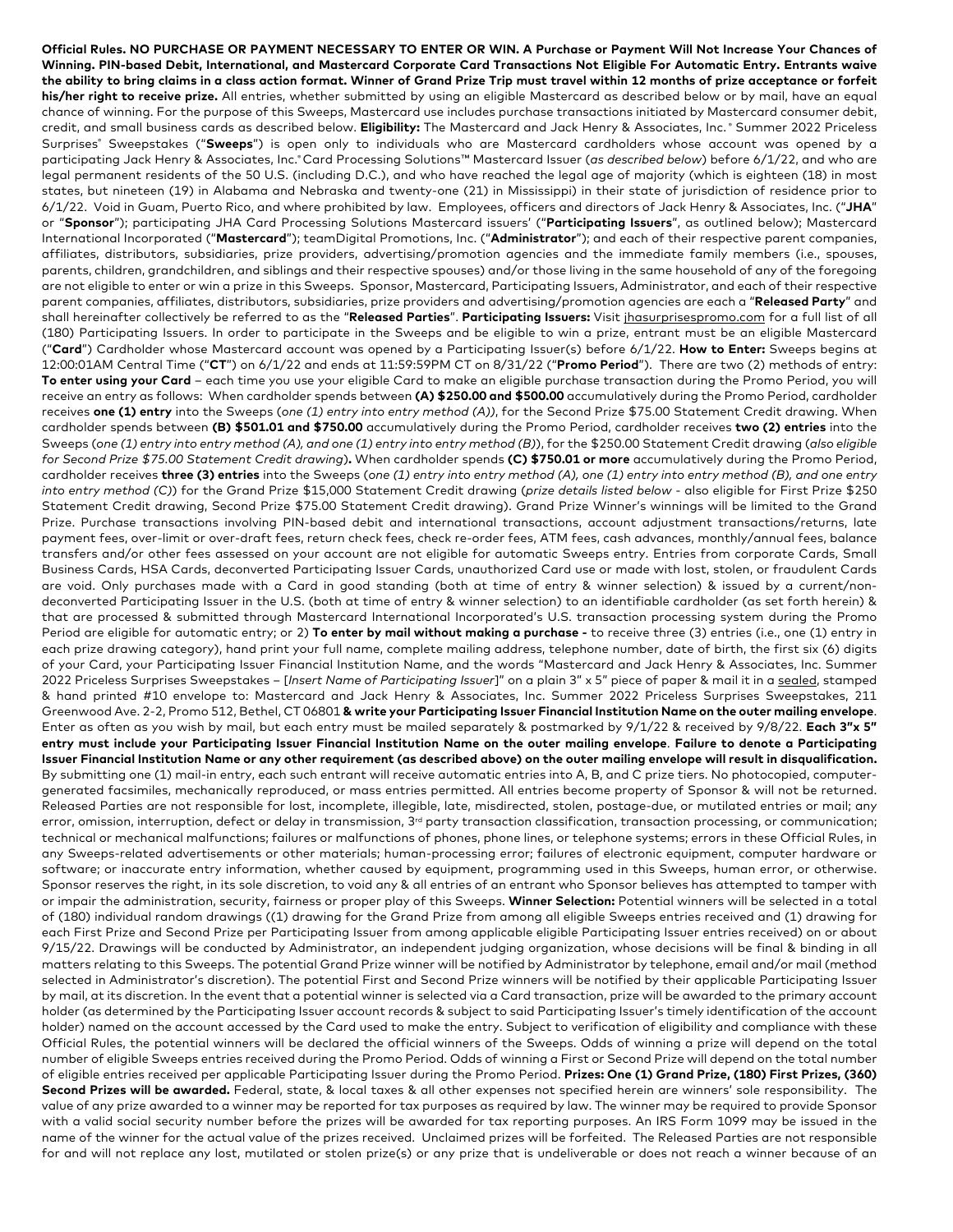incorrect or changed address. If a winner does not accept or use the entire prize, the unaccepted or unused part of the prize will be forfeited and the Released Parties will have no further obligation with respect to that prize or portion of the prize. If a winner does not accept or use the entire prize, the unaccepted or unused part of the prize will be forfeited and the Released Parties will have no further obligation with respect to that prize or portion of the prize. Limit one (1) prize per person. **(1) Grand Prize Trip:** One (1) winner will receive a 4-night Trip for winner and one (1) guest to a destination of the winner's choice based on the following options: A) New York, NY, B) Chicago, IL, C) Los Angeles, CA, D) Miami, FL, or E) Honolulu, HI (hereafter, "**Trip**"). Trip includes round-trip coach air transportation from the major airport nearest winner's residence (determined by Sponsor), one (1) standard double-occupancy hotel accommodation, ground transportation to/from the airport & the applicable hotel and to/from select onsite events, select onsite activities to be determined by Sponsor, one (1) \$500 Mastercard Prepaid® Card, and \$3,000 awarded as a check that may be used to help offset taxes (Approximate Retail Value "**ARV**"=\$12,500). **(180) First Prizes/(1) Per Participating Issuer:** A \$250 Statement Credit (ARV= \$250/ea.). **(360) Second Prizes/(2) Per Participating Issuer:** A \$75 Statement Credit (ARV= \$75/ea.). **TOTAL ARV OF ALL PRIZES AWARDED IN THIS SWEEPS: \$84,500**. All Trip details and prize details not specifically set forth herein will be determined by Sponsor in its sole and absolute discretion. Trip must be taken on date(s) specified by Sponsor or prize will be forfeited and an alternate potential winner may be selected by random drawing from among all remaining entries received, if time permits. Actual value of prize will vary depending on winner's city of departure and final travel requirements and activities; any difference in value will not be awarded. Sponsor, in its sole discretion, reserves the right to provide ground transportation in lieu of air transportation. Released Parties are not responsible for travel delays or cancellations. If any prize-related activity(s) is canceled or postponed for any reason, before or after Trip arrangements are made, Sponsor reserves the right, in its sole discretion, to award the balance of the Trip or to award an alternate prize of equal or greater value in full satisfaction of prize award. If, for any reason whatsoever, a winner and/or guest are unable to travel or participate in the Trip after all Trip-related travel arrangements have been made, Sponsor (and, for the avoidance of doubt, the other Released Parties) shall have no further obligation to winner and/or guest and no alternate winner will be selected. Prize or any elements thereof may not be separated or redeemed for cash. Travel and hotel restrictions apply. Trip winners and guest must travel on the same itinerary, must be age of majority in his/her state of residence, and are responsible for obtaining and possessing all required valid photo ID and travel documents prior to travel. Trip is subject to supervision and security and other policies designated by Sponsor. Exact details of any activities, including, but not limited to, date, time, location and duration are at Sponsor's sole discretion. Itinerary and program elements are at the discretion of Sponsor and are subject to change. Winner and their guest agree to comply with all applicable venue and/or hotel rules and regulations in connection with the prize. Sponsor reserves the right, in their sole discretion, to remove or to deny entry to the winner and/or his/her guest who engage(s) in a non-sportsmanlike or disruptive manner, or with intent to annoy, abuse, threaten or harass any other person during Trip/at any event associated with the prize. The winner and his/her guest will be escorted out of the hotel, venue, and/or any other Trip aspect by Sponsor, the applicable onsite representatives, or their designated agent(s) for improper conduct and/or violation of federal, state or local laws (including, but not limited to, the unlawful possession, use, or distribution of illicit drugs, unlawful drug paraphernalia, and alcohol) and, in the case of any such infraction, Sponsor (and, for the avoidance of doubt, the other Released Parties) will have no further obligation to winner and winner and his/her guest will forfeit the balance of the Trip. Released Parties will not be responsible for weather conditions, Acts of God, acts of terrorism, civil disturbances, work stoppage or any other natural disaster outside their control that may cause the cancellation or postponement of any elements of Trip. All costs and expenses associated with the acceptance and use or misuse of the prize not specified herein as being awarded, including, but not limited to, all federal, state and local taxes, additional air and ground transportation, food, beverages, souvenirs, gratuities, airline luggage charges, incidentals, upgrades, insurance, service charges and other misc. travel expenses are winner's sole responsibility. Trip winner and guest are responsible for obtaining travel insurance (and all other forms of insurance) at their option and hereby acknowledge that Sponsor and the other Released Parties have not and will not obtain or provide travel or other form of insurance. Winner acknowledges that an inherent risk of exposure to COVID-19 exists in any place where people gather. COVID-19 is an extremely contagious disease that can lead to severe illness and death. Winner assumes all risks, hazards, and dangers arising from or relating in any way to the risk of contracting COVID-19 or any other communicable disease or illness, or a bacteria, virus or other pathogen capable of causing a communicable disease or illness, whether occurring before, during, or after attending the game however caused or contracted, and voluntarily waive all claims and potential claims against the Released Parties relating to such risks. It is the responsibility of the winner to comply with COVID-19 protocols (e.g., wear masks at all times, have a vaccine or show proof of vaccination) as required by prize provider. **Privacy:** Your use of your Card to make a purchase during the Promo Period and/or your submission of a 3" x 5" mail-in entry constitutes your consent to participate in this Sweeps & your consent for Sponsor, Mastercard, and Administrator to obtain, use, & transfer your name, Card number, email & mail, phone number & other information (collectively, "**Sweeps Data**") for the purpose of administering this Sweeps, awarding the prizes & to comply with applicable legal requirements. Any information entrant provides to Sponsor or Administrator may be used to communicate with entrant in relation to this Sweeps or on a Sweeps winners list. For automatic entries, Sponsor (or Administrator on Sponsor's behalf) may obtain the applicable account holder's personal contact information (name, email address, phone number) from Participating Issuer(s) in order to award prizes. Sponsor and/or Participating Issuer(s) may elect to send email marketing communications to its cardholders or other email recipients in its database in connection with the Sweeps. You can, at any time & free of charge, choose not to receive any of those email communications by clicking on the unsubscribe link within the e-mail. Opting out of receiving email communications from a Participating Issuer(s) will not preclude a consumer from winning. Except where prohibited by law, acceptance of a prize constitutes each winner's irrevocable consent to Released Parties, and each of their respective agents', successors' and assigns' or other designee's use of each winner's name, likeness, photograph, voice, statement, opinions, biographical information, prize and state/city of residence for advertising and promotional and publicity purposes in any and all media or format, worldwide, in perpetuity, without any permission, notification, payment or consideration, except for the awarding of the prizes to the winners. You may be required to sign a document confirming your consent. For information regarding Sponsor's privacy practices, please visit https://www.jackhenry.com/morefrom-jha/pages/privacy-policy.aspx. Released Parties are not responsible for late, lost, stolen, illegible, incomplete, misdirected, delayed, garbled, damaged, inaccurate or undelivered emails, entries, theft, destruction or unauthorized access to, or alteration of Sweeps Data, defect/delay in transmission or communication, including, but not limited to, recording failures, or for telephonic, human or computer failures, problems or errors, interruptions in service leveraged to create an entry, whether due to system upgrades, repairs, modifications or other causes, defect or delay in transmission, connections, satellite, network, cable, Internet Service Provider (ISP), phones, phone lines or telephone systems, recording/filming systems, electronic equipment, computer hardware or software failures, inaccurate entry information, traffic congestion on the internet, technical or mechanical malfunctions, or other malfunctions, errors or delays, whether caused by equipment, programming, human error, acts of God or otherwise relating to or in connection with the Sweeps, including, without limitation, errors which may occur in connection with the administration of the Sweeps, the processing of entries, Sweeps Data processing, the announcement of prizes and winners, the cancellation or postponement of the Sweeps, for any injury or damage to participant's or any other person's computer or other device relating to or resulting from participation in this Sweeps, or for printing, typographical, human or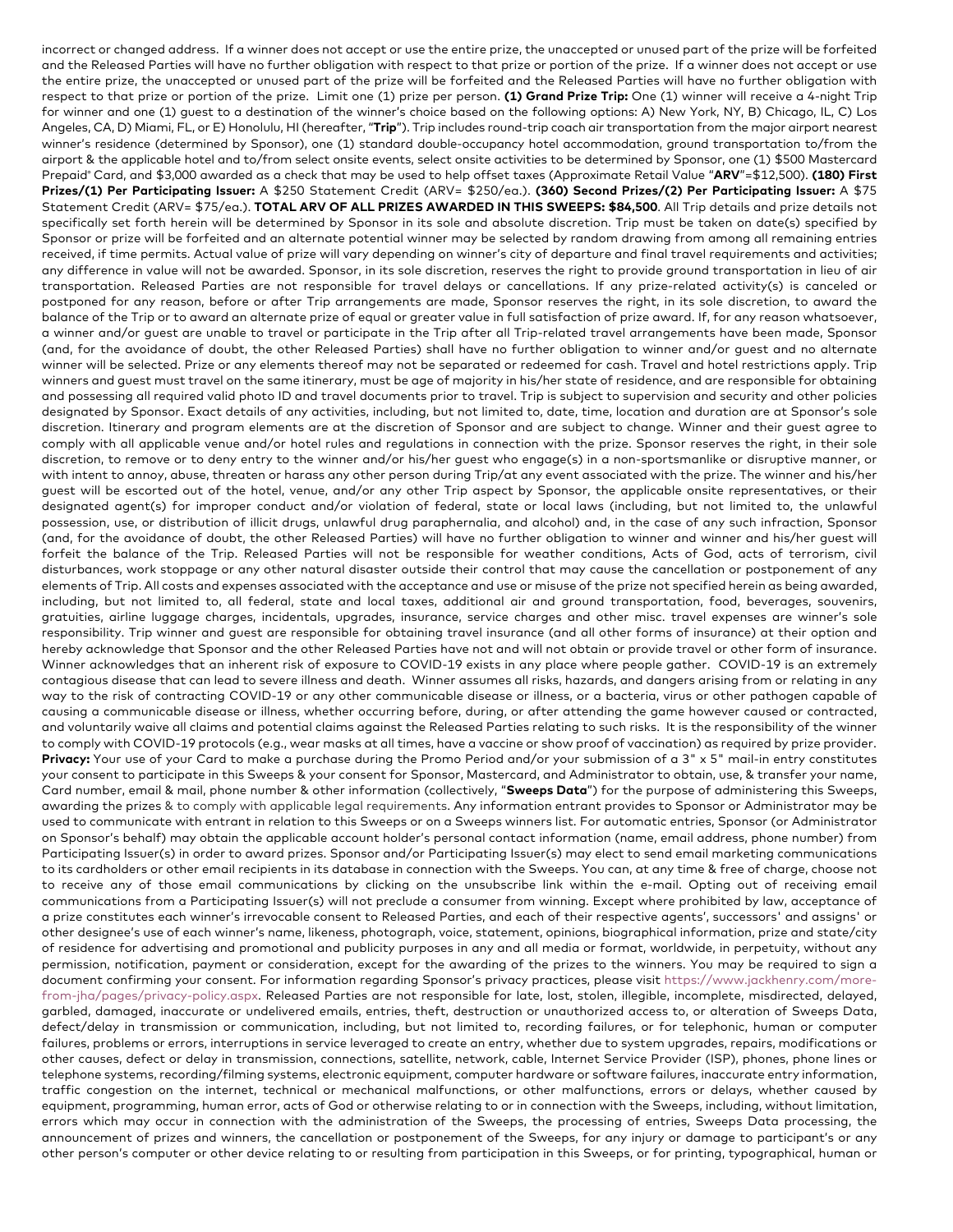other errors appearing in these Official Rules, in any Sweeps advertisements or other materials. **Miscellaneous:** No transfer, assignment, cash redemption or substitution of a prize (or portion thereof) will be permitted, except by Sponsor, in its sole discretion, due to prize unavailability or other causes otherwise determined solely by Sponsor, and then for a prize (or applicable portion) of equal or greater value. The winner may be required to notify Sponsor of prize acceptance by returning an executed and notarized Affidavit of Eligibility, Liability Release and (where legal) Publicity Release within five (5) days of issuance of notification or other time period determined by Sponsor in its sole discretion. Prize winner's guest may also be required to sign and return a Liability Release and (where legal) Publicity Release prior to the issuance of travel documents. Prize winner will also be required to submit to a confidential background check to confirm eligibility and ensure that Trip attendance by such person, or the use of any such person in advertising, promotion or publicity, will not pose a security threat or bring Released Parties into public disrepute, contempt, scandal or ridicule or reflect unfavorably on Released Parties as determined by Sponsor or the other Released Parties in their sole discretion, and, in such event, the prize may be forfeited. Non-compliance with any of the foregoing may result in disqualification and awarding of prize to an alternate winner, if time permits. If any prize or prize notification letter and/or email is returned as undeliverable or the prize is declined for any reason, winner will be disqualified and, at Sponsor's sole discretion and time permitting, an alternate potential winner may be selected by random drawing from among all remaining eligible entries. Should a potential winner decide to decline his/her prize for any reason whatsoever or not respond to the prize notification by the applicable response deadline, Sponsor (and, for the avoidance of doubt, the other Released Parties) shall have no further obligation to that potential winner and an alternate winner may be randomly selected from among all remaining eligible Sweepstakes entries, if time permits. The Released Parties are not responsible for electronic communications that are undeliverable as a result of any form of active or passive filtering of any kind, or insufficient space in entrant's email account to receive email messages. By participating, entrants agree to be bound by these Official Rules and agree that Released Parties and each of their respective designees and assigns and all of their respective officers, directors, employees, shareholders, representatives, agents, and the franchisees of any of them shall have no liability and entrant will defend, indemnify and hold harmless the Released Parties from and against any liability, loss, injury, or damage of any kind (including attorney's fees) to any person or entity, including, without limitation, personal injury, death or damage to personal or real property, due in whole or in part, directly or indirectly, by reason of (i) entrant's entry/participation into the Sweepstakes; (ii) any materials he or she may submit in connection herewith; (iii) the acceptance, possession, use or misuse of a prize (or portion thereof) or participation in any activities associated with the Sweepstakes or any prize (or portion thereof) awarded in connection herewith, including, without limitation, travel to/from/during the Trip and the lodging, activities and events of the Trip; (iv) the Released Parties' violation of rights of publicity or privacy, claims of defamation or portrayal in a false light or based on any claim of infringement of intellectual property; and (v) any typographical, human or other error in the printing, offering, selection, operation or announcement of any Sweepstakes activity and/or prize. The Released Parties are not responsible for the actions of entrants in connection with the Sweepstakes, including entrants' attempts to circumvent the Official Rules or otherwise interfere with the administration, security, fairness, integrity or proper conduct of the Sweepstakes. Sponsor reserves the right, in its sole discretion, to void any and all entries of an entrant who Sponsor believes has attempted to tamper with or impair the administration, security, fairness, or proper play of this Sweepstakes and to modify, suspend, and/or terminate this Sweepstakes (or portion thereof) should virus, bugs, non-authorized human intervention or other causes corrupt or impair the administration, security, fairness or proper play of the Sweepstakes and, in the case of termination, at its discretion, select potential winners via a random drawing from among all eligible, non-suspect entries received prior to the event that required such termination. In the event Sponsor or Administrator is prevented from continuing with the Sweepstakes by any event beyond its control, including, but not limited to, fire, flood, epidemic, earthquake, explosion, labor dispute or strike, act of God or public enemy, communications or equipment failure, utility or service interruptions, riot or civil disturbance, terrorist threat or activity, war (declared or undeclared), interference with the Sweepstakes by any party, or any federal, state, or local government law, order, or regulation, order of any court or jurisdiction, or other cause not reasonably within Sponsor's and/or Administrator's control (each, a "**Force Majeure**" event or occurrence), Sponsor shall have the right to modify, suspend or terminate the Sweepstakes or prize. Sponsor and Administrator additionally reserve the right, in their sole and absolute discretion: (a) to modify, suspend or terminate the Sweepstakes should causes beyond Sponsor's or Administrator's control corrupt or interfere with the administration, integrity, operation, security or proper play of the Sweepstakes; or (b) to disqualify any entrant found to be, or suspected of (i) tampering with the entry process or the operation of the Sweep; (ii) acting in violation of these Official Rules; or (iii) acting in an un-sportsmanlike manner. CAUTION: Any attempt to undermine the legitimate operation of this Sweepstakes is a violation of criminal and civil laws and should such an attempt be made, the Sponsor and the applicable Released Parties reserve the right to seek damages (including attorneys' fees) and/or other remedies from any such person(s) responsible for the attempt to the fullest extent permitted by law. Released Parties make no warranty, guaranty or representation of any kind concerning any prize (or any portion thereof) and disclaim any implied warranty. Without limiting the generality of the foregoing, entrants agree that the Released Parties: (a) maintain no control over the personnel, equipment or operation of any transportation company, hotel, manufacturer or other person or entity furnishing services, products or accommodations ("**Suppliers**") as a part of the prizes provided in connection with the Sweepstakes; and (b) will not be responsible or liable for any injury, damage, loss, expense, accident, delay, inconvenience or other irregularity that may be caused or contributed to: (i) by the wrongful, negligent or unauthorized act or omission on the part of the Suppliers or any of their agents, servants, employees or independent contractors, (ii) by any defect in or failure of any vehicle, equipment, instrumentality, service or product that is owned, operated, furnished or otherwise used by any of those Suppliers, (iii) by the wrongful, negligent or unauthorized act or omission on the part of any other person or entity not an employee of the Released Parties, and (iv) by any cause, condition or event whatsoever beyond the control of the Released Parties. Sponsor's or any other Released Party's failure to enforce any term of these Official Rules shall not constitute a waiver of that provision. Except where prohibited by law, entrant agrees that any and all disputes, claims and causes of action arising out of, or connected with, the Sweepstakes or any prize awarded shall be resolved individually, without resort to any form of class action, and exclusively by the appropriate court located in the State of New York. All issues and questions concerning the construction, validity, interpretation and enforceability of these Official Rules, entrant's rights and obligations, or the rights and obligations of the Sponsor in connection with the Sweepstakes, shall be governed by, and construed in accordance with, the laws of the State of New York, without giving effect to any choice of law or conflict of law rules. The remedy for any claim shall be limited to actual damages, and in no event shall any party be entitled to recover punitive, exemplary, consequential, or incidental damages, including attorney's fees or other such related costs of bringing a claim, or to rescind this agreement or seek injunctive or any other equitable relief. The invalidity or unenforceability of any provision of these Official Rules will not affect the validity or enforceability of any other provision. In the event that any provision of the Official Rules is determined to be invalid or otherwise unenforceable or illegal, the other provisions will remain in effect and will be construed in accordance with their terms as if the invalid or illegal provision were not contained herein. Entrants agree to waive any rights to claim ambiguity of these Official Rules. Headings are solely for convenience of reference and will not be deemed to affect in any manner the meaning or intent of the documents or any provision hereof. In the event there is a discrepancy or inconsistency between disclosures or other statements contained in any Sweepstakes-related materials, and the terms and conditions of the Official Rules, the Official Rules shall prevail, govern and control